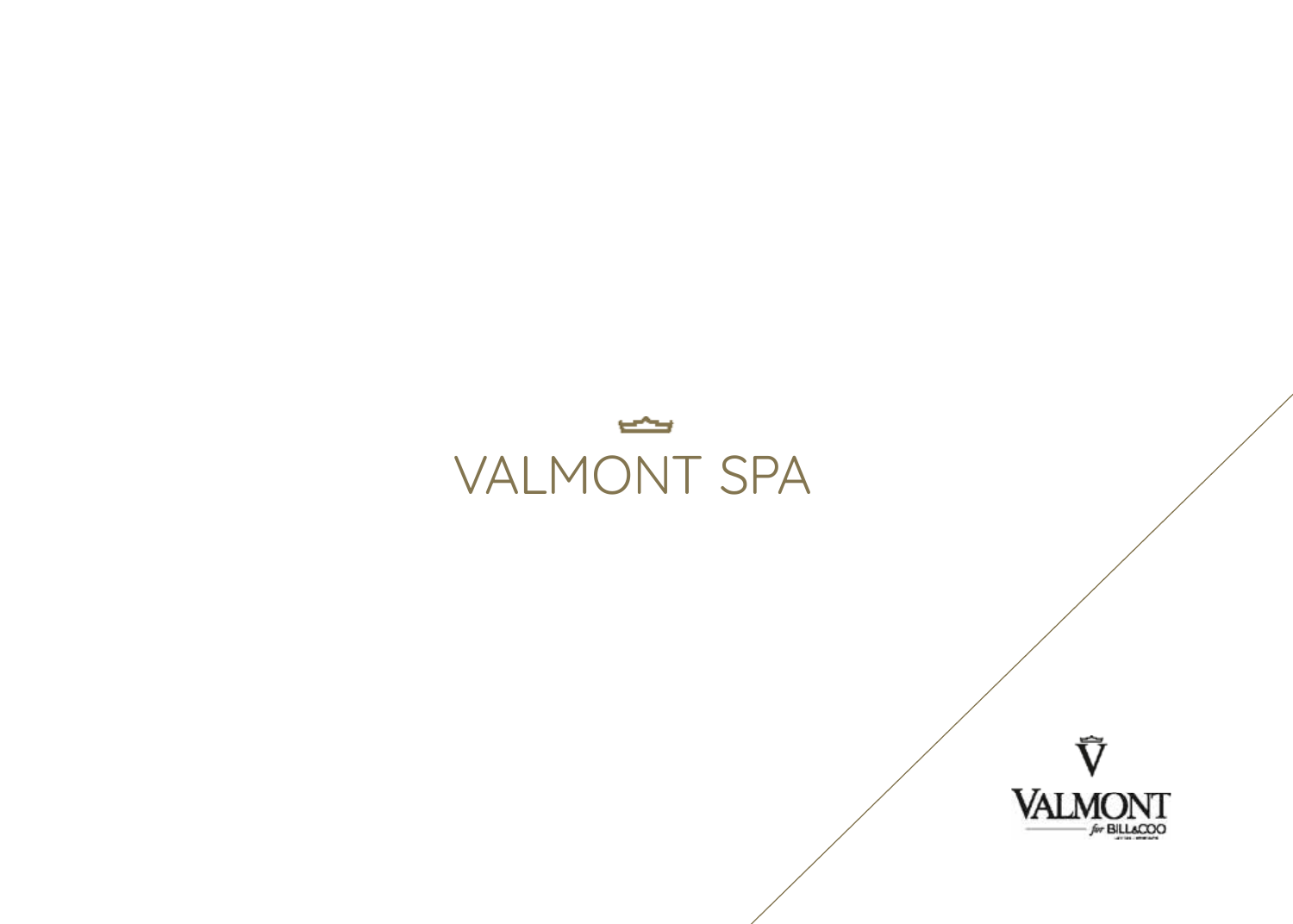الحشية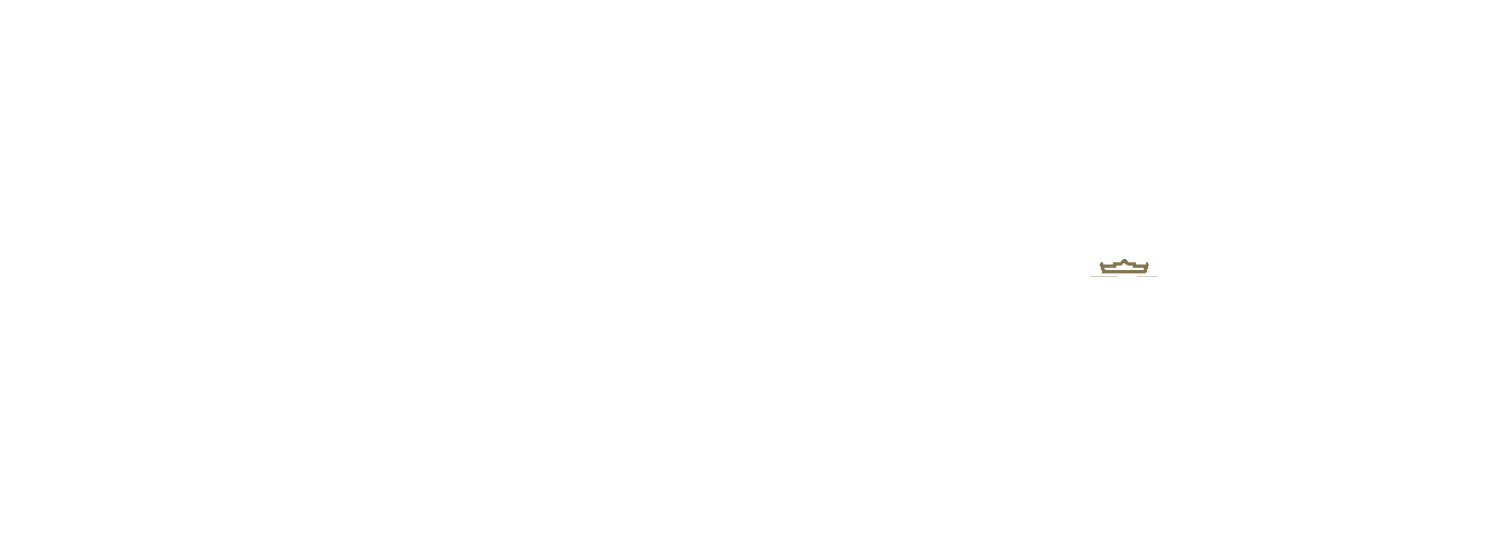

Following Swiss tradition by using hi tech cellular cosmetics and natural resources, exclusively developed iconic treatments for both men and women to fit into the new well-being concept of our Bill & Coo Spa Suites. Both Valmont and Bill & Coo Hotels are family owned and share the same desire; to innovate and achieve excellence. Dive into our well-being world and our therapists will guide you in choosing the right treatment, according to your mood and needs. and wellbeing experience for all. Rejuvenation and skin regeneration, thanks to product performance and original "Butterfly" gestures which offer immediate results from the first application. These are the benefits of Valmont the "Magician of Time". Refined textures and fragrances along with state-of-the-art cosmetic formulas offer efficiency, wrapped in the Valmont luxury experience.

# #BillAndCooWayOfLife

### Swiss Perfection meets Mykonian excellence.

Valmont for Bill & Coo skin care offers a unique beauty

### VALMONT FOR BILL & COO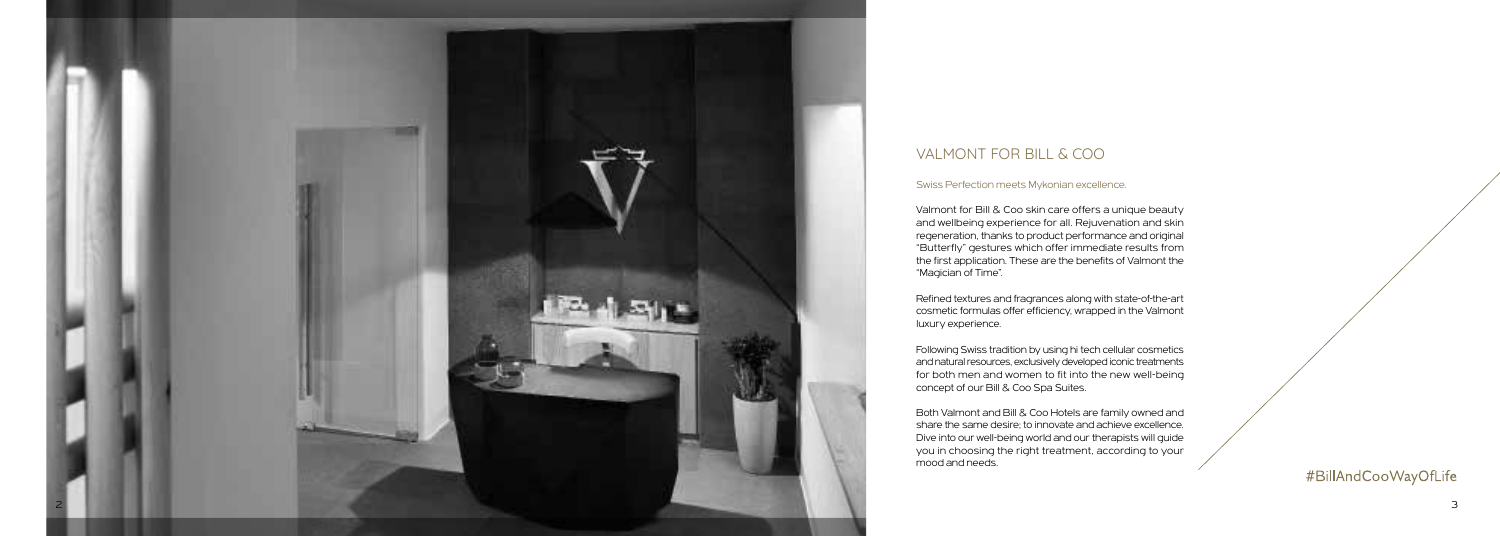#### DELOS BEAUTY FOR BILL & COO

Exclusively designed by Valmont for Bill & Coo, this treatment will assist in recharging and erasing all signs of fatigue and muscle tension. A full body treatment includes the use of an eye collagen mask and premium Elixir Glaciers products that will help you recuperate from the busy days and nights spent in Mykonos.

# SIGNATURE TREATMENT

Book our spa suites and enjoy the hydrotherapy facilities, hammam, sauna and jacuzzi.

#### TRADITIONAL HAMMAM ORIENTAL RITUAL

Begin with an aromatic hammam followed by a purifying scrub using a Beldi Black Soap and applied with a Kassa Glove. The ritual continues with a purifying detox treatment using a North American Rhassoul Wrap and concludes with an oriental massage.

#### SUBLIME RITUAL FOR HONEYMOONERS

Start by indulging yourselves in complete access to our facilities, followed by a sublime body scrub and finally, a couple's Polynesian massage for a blissful experience. Intimate and luxurious.

#### ANTI JET LAG RITUAL

A recovery hour for jet setters, start with a traditional Oriental massage and end with a Valmont hydration facial that will leave you revitalized.

#### CORE THERAPY

An effective combination of special physiotherapy techniques which work the muscles to relieve knots, pain and tension in the back and neck area.



### WELLNESS SPA LOUNGE

75 minutes / 220€ SPA SUITES EXPERIENCE

*60 minutes / 100€*

*120 minutes /* 300*€*

*150 minutes / 400€*

*60 minutes /* 140*€*

*30 minutes / 80€*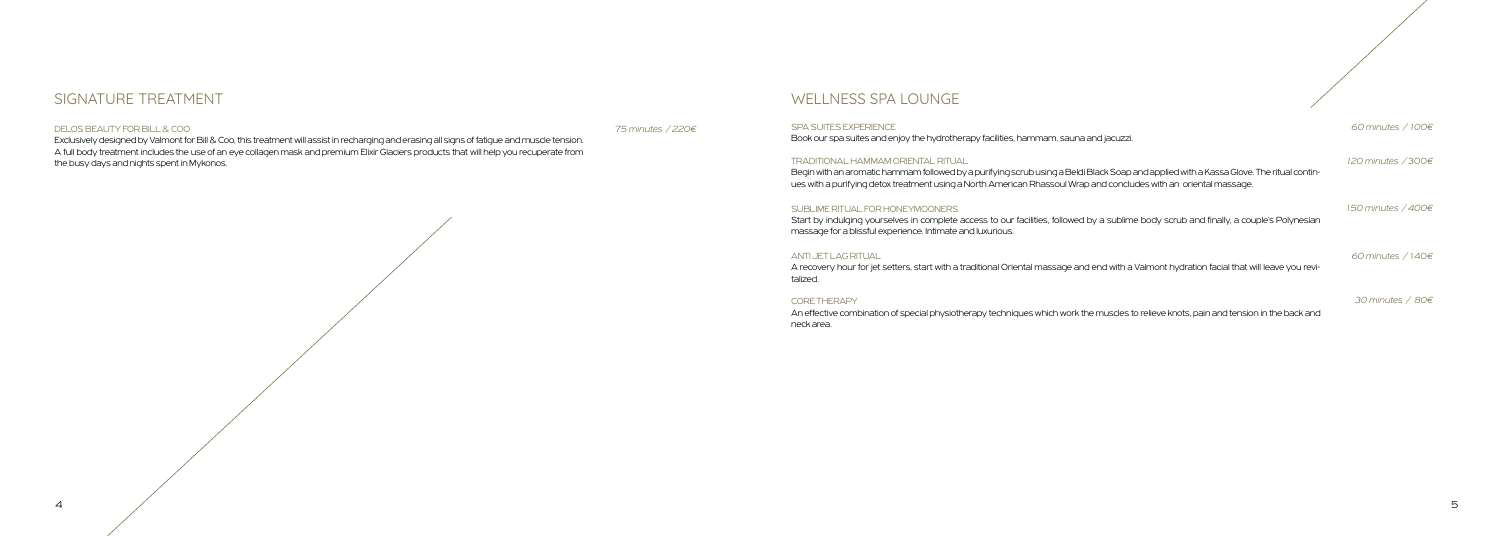#### INTENSE HYDRATION OF THE BISSES

This corrective hydrating facial, ideal for after sun exposure combines a lymphatic face massage with advanced active ingredients like hyaluronic acid and plant extracts from the Alps, leaving your skin feeling calm, soothed, and radian.

#### GLACIER VITALITY

Using a patented collagen mask, along with a distinct massage technique, this facial will smooth fine lines, restore skin tone and suppleness. A deep Cellular Rejuvenation treatment based on long Swiss tradition.

#### LUMINOSITY OF ICE

Based on the new Luminosity range, the facial reflexology massage technique works to clarify your complexion, improve skin texture all while providing instant anti-aging action.

### LIFT FROM THE PEAKS

A deep facial message therapy, paying tribute to the fifth highest peak in the Swiss Alps, this lifting and firming facial treatment uses a range of Anti-Wrinkle Factor products to relax muscle tension.

### *45 minutes / 110€ 75 minutes / 200€*

# ANTI – AGING TREATMENTS

Valmont Signature Rituals are available in Express or Complete treatments.

#### Choose between

Express treatment- without collagen Complete treatment

#### L'ELIXIR DES GLACIERS MAJESTIC TREATMENT

Using the Japanese technique Ko-Bi-Do, this anti-wrinkle and lifting massage nourishes, sculpts and rejuvenates, offering the ultimate refinement in skin care. Based on core Valmont ingredients allied to the quintessence of beehive products.

#### PURITY OF THE ALPS

Offering the ultimate freshness and purity of formulas incorporating Glacial Spring Water from Switzerland, this treatment is focused on deep skin cleansing.

#### EYE COLLAGEN LIFT

Using a collagen eye mask and the application of an anti-wrinkle eye cream, it aims to eliminate dark circles, puffiness, fine lines and wrinkles. Excellent combination of drainage, acupressure, and firming massage. Suitable for men and women.

# REGENERATING, LIFTING, FIRMING AND LIGHTENING TREATMENTS

*90 minutes / 320€*

*60 minutes / 130€* 

*60 minutes / 120€* 

# FACIAL TREATMENTS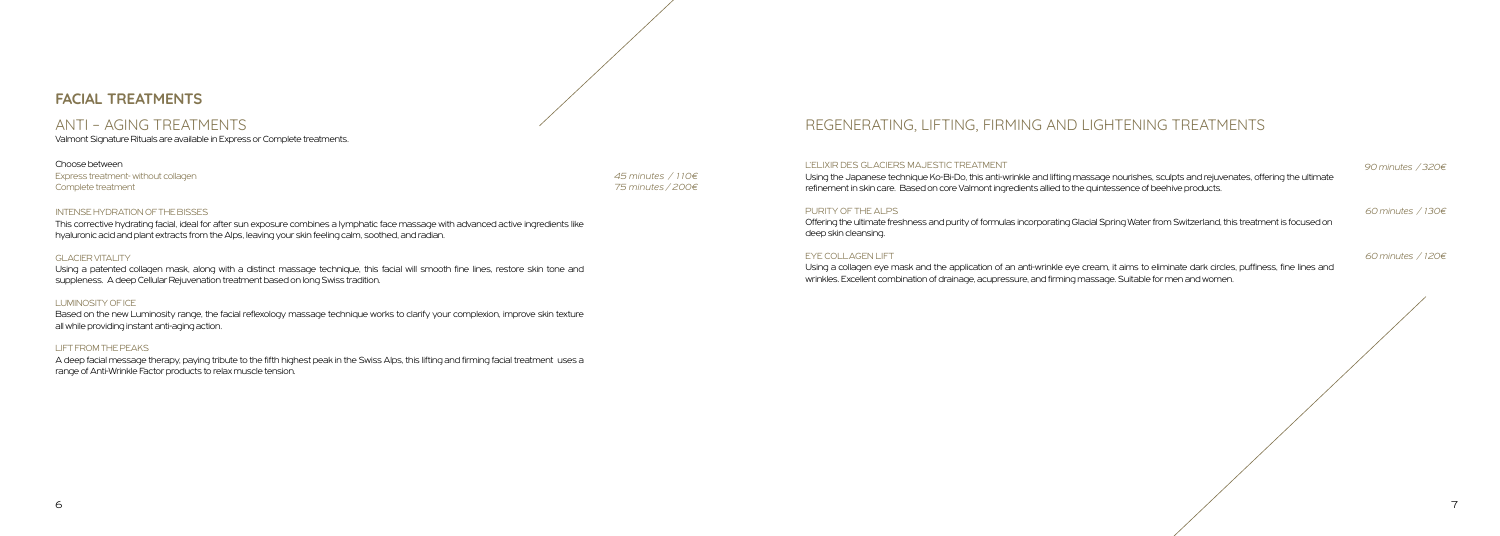### PURITY OF BISSES

Indulge in a full body exfoliation, based on the use of rose oil full of fatty acids for maximum hydrating effect, suitable for mature and dry skin types.

### PEAKS OF SLIMNESS

Using a variety of gentle movements, specifically the palper-rouler technique, this is a full body sculpting massage, with anti-cellulite, anti-orange-peel, draining and firming action. It includes the application of the "Fit & Tone" duo, slimming serum D-Solution Booster and firming cream C-Curve Shaper.



# BODY TREATMENTS BY VALMONT

*45 minutes / 100€* 

*60 minutes / 140€*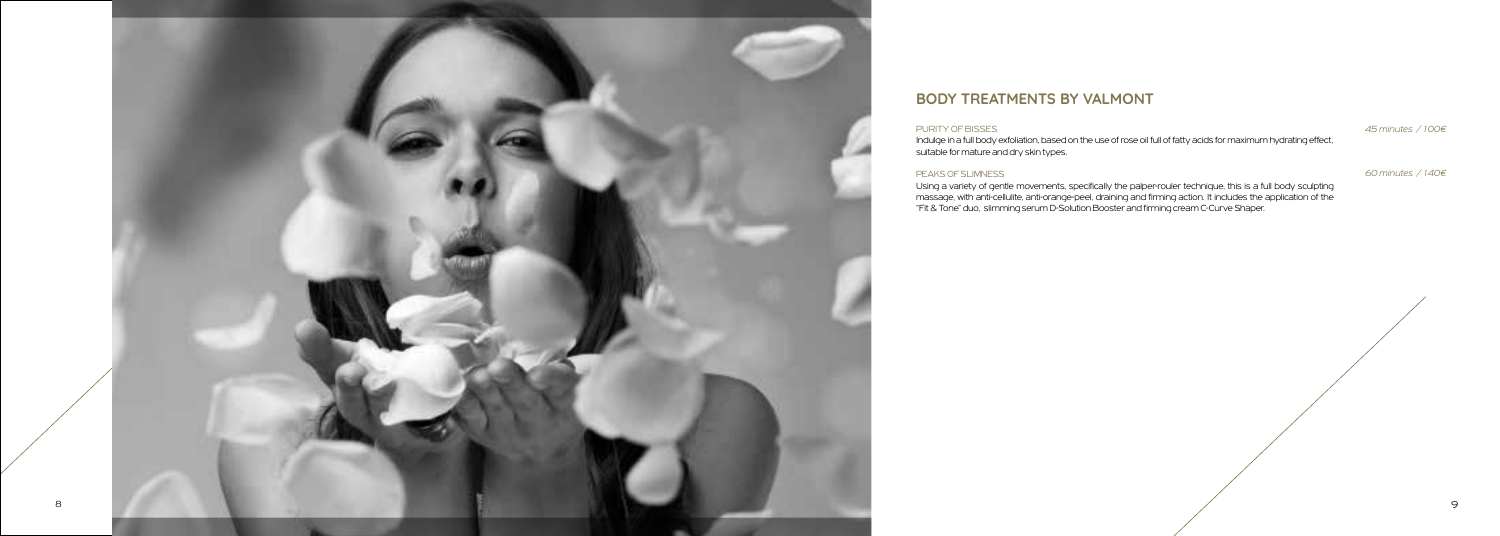

Take a sensory journey across Morocco, India and Polynesia and experience a unique selection of ancestral treatments marked by quality, authenticity and ceremony, helping restore harmony to the body and mind.

Choose between black soap Beldi, the aromatic scrub with spices or the sublime scrub with tiaré and monoï. A perfect scrub to complete any hydrotherapy or massage experience.

# BODY DESTINATIONS BY CINQ MONDES

#### CINQ MONDES SCRUB COLLECTION

#### AFTER SUN CARE WITH ALOE VERA

A soothing body treatment using aloe gel and aloe butter, ideal for after sun exposure that will leave you with a sensation of refreshment and regeneration.

#### ANCIENT GREEK MASSAGE

Inspired by the healing tradition of Hippocrates this is a deep pressure massage to help sooth muscular pain and assist in replenishing the body with energy and vitality.

#### CALMING ORIENTAL MASSAGE RITUAL

the entire body, eliminating toxins and muscle pain.

#### TONIFYING INDIAN MASSAGE RITUAL

Using perfumed hot Argan oil, the therapist works on releasing knots and tension while promoting a state of wellness to *30 minutes / 1hour 100€ / 150€* 

#### SOOTHING FRENCH - POLYNESIAN MASSAGE RITUAL

This hot oil tonifying massage from a millennia old Indian tradition, relies on a combination of invigorating strokes. Enjoy the vanilla and cardamom fragrances of this treatment that will help relieve muscle pain, encourage sound sleep and leave skin feeling silky-smooth. *60 minutes / 80 minutes 150€ /180€* 

Inherited from Polynesian healers and inspired by Lomi-Lomi, this body massage uses long continuous movements and deep pressure from the therapist's forearms. Tiare flower notes accompany you all along this blissful experience for instant relief. *60 minutes / 80 minutes 150€ / 180€* 

*30 minutes / 80€* 

*60 minutes / 140€* 

*80 minutes / 180€*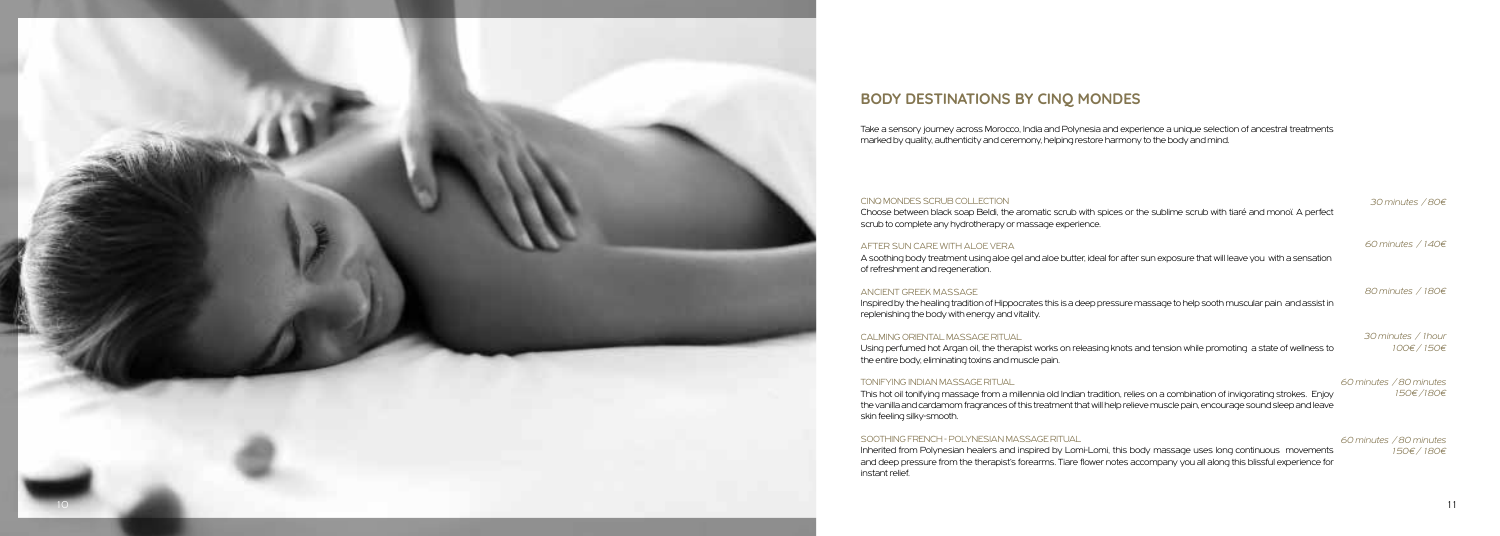#### INDIAN HEAD MASSAGE

Discover the virtues of this deeply relaxing massage. Focusing on the back, neck and shoulder blades, this treatment releases built-up tension while providing a feeling of wellbeing and total relaxation.

#### INDIAN LEG MASSAGE

Get relief from the sensation of heavy legs with this draining, toning and circulatory improving massage. This Ayurvedic tradition helps you regain the feeling of vitality and lightness.

# AYURVEDIC TRADITION

*30 minutes / 90€* 

*30 minutes / 90€* 

We invite your children from 6 up to 16 years old to share a valuable spa time with you through this tailor-made kid's spa menu.

A short facial to teach our children the benefits of deep-cleansing skin. This facial is sp skin looking and feeling refreshed and rebalanced.

### KID'S SPA MENU

#### MY FIRST MASSAGE

A relaxing massage for every little girl or boy. After a long day exploring Mykonos island and swimming in the crystalsea, your body will thank you for treating it, to a relaxing massage and you will be read

#### AEGEAN SNOW-WHITE FACIAL TREATMENT

#### HEBE TEEN FACIAL

A moisturizing, purifying facial recommended particularly for teenagers.

*20 minutes / 50€*

| ind and swimming in the crystal-clear Aegean blue<br>dy for your next island adventure. | 20 minutes / 50 $\epsilon$ |
|-----------------------------------------------------------------------------------------|----------------------------|
| becially designed to target impurities and leave your                                   | 20 minutes / 50 $\epsilon$ |

*50 minutes / 70€* 

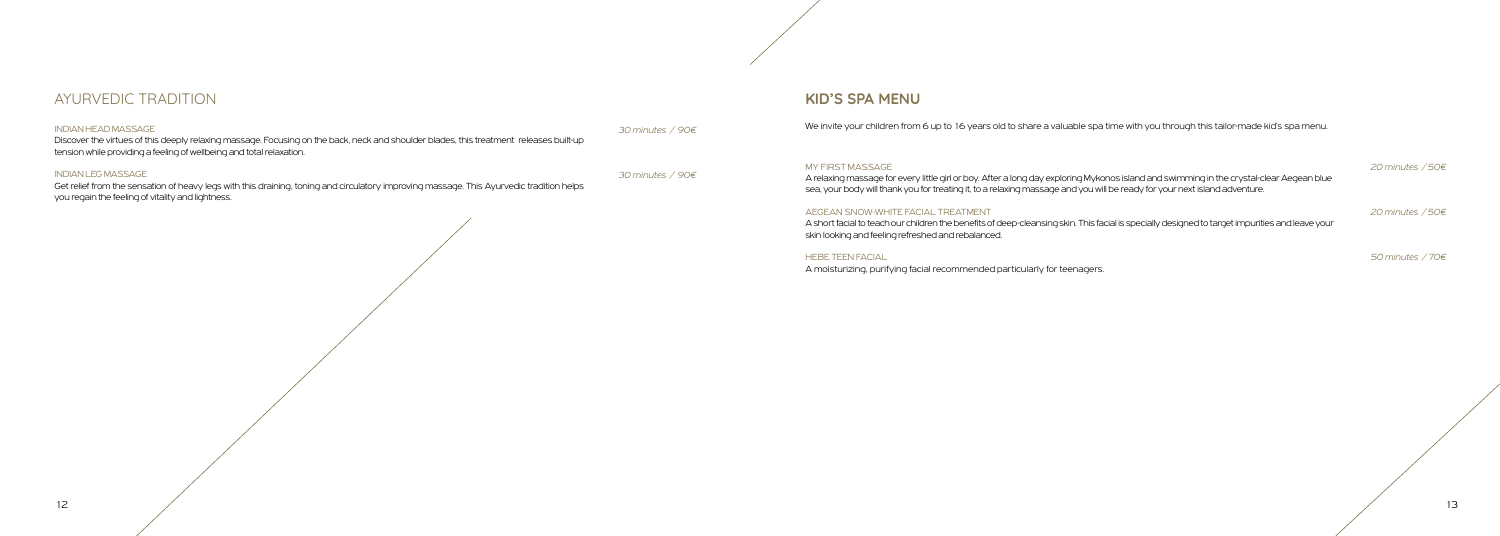

Please contact our Spa Reception with any requests relating to the Spa. For Spa enquires please call 550 (internal extension) or +30 22890 26292. We recommend booking treatments in advance to ensure your choice of appointment time.

#### PERSONALIZED TREATMENTS

Our experienced Spa Therapists are always available to create a personalized spa experience subject to your needs. Upon request treatments can be booked out of the usual operating hours.

#### SPA ARRIVAL

You will find a bathrobe, towels and slippers to wear during your treatments, at your personal changing area in the Spa Suites. For your comfort undergarments may be worn during treatments, but rest assured our therapists are highly trained in correct draping procedures for your complete privacy. Swimsuits are required in some areas of the Spa. A locker for your personal belongings can be found at the Gym's changing areas.



To ensure your optimal satisfaction and relaxation please arrive on time for your appointment and at least 15 minutes before your scheduled booking. This will allow for us to have brief discussion about your treatment expectations to ensure maximum benefits.

#### SPA ATTIRE

# SPA ETIQUETTE

#### **BOOKING**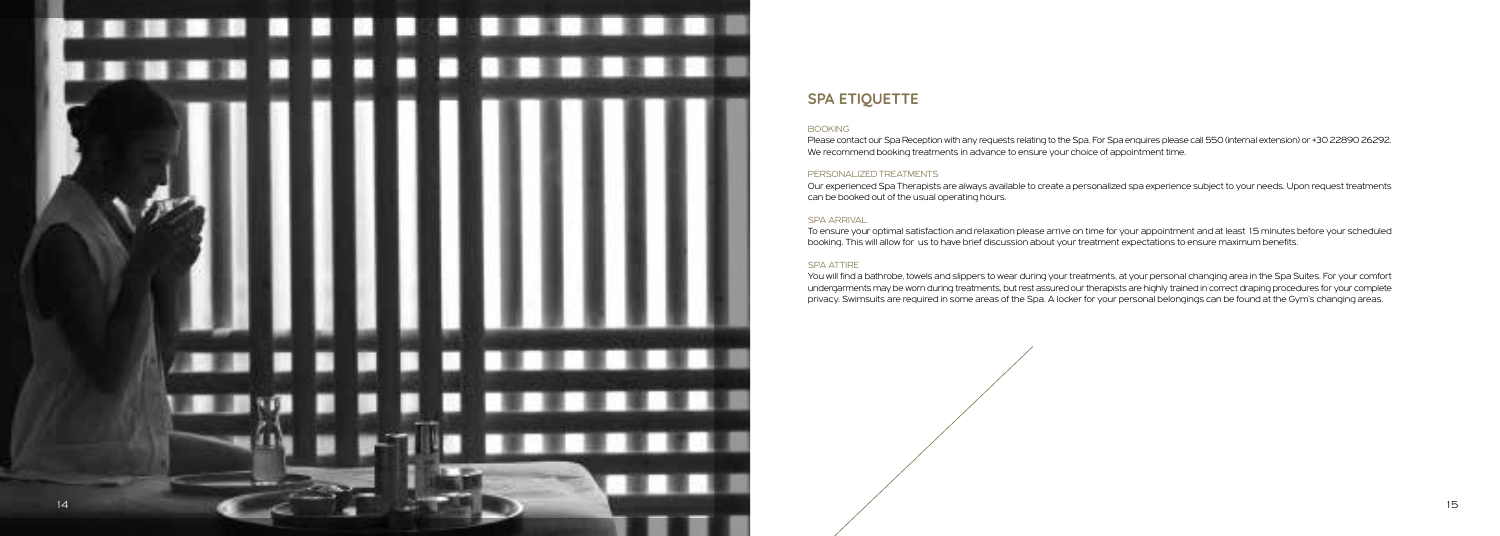#### CANCELLATION POLICY

Please allow us 24-hour notice if you wish to change or cancel an appointment, otherwise the following charges apply: 50% of the treatment fee for cancellations made between 12-24 hours beforehand. 100% of the treatment fee for any non-shows, or cancellations made within 12 hours.

#### LATE ARRIVAL

Should you arrive late, we may have to shorten your treatment duration in order to keep our other appointments to schedule.

#### HEALTH CONDITIONS

Please let our team know about any existing health conditions when booking your appointment, including high blood pressure, heart conditions, allergies, any recent surgeries, injuries, or pregnancy.

#### AGE REQUIREMENTS

We welcome Guests aged 16 and over to the spa facilities. For younger Guests, we have created the Bill & Coo Kid's Menu, offering a range of treatments. It is required for parents to accompany their children during the treatments.

#### VALUABLES

As we cannot guarantee the safety of your valuables, we recommend you leave these in your Suite's safety box. A locker is available at the Gym's changing areas.

#### VALMONT BOUTIQUE

Bring your Valmont Spa Experience home, with our exclusive range of facial and body Valmont luxury products. Our Spa team will be happy to guide your choices.

### DAILY

11:00 - 22:00

Wellness Spa Suites on request Requests outside operating Hours are subject to availability.

At Bill & Coo our Guests may also enjoy a variety of treatments in the privacy of their Suite or at the Spa Gazebo. Please consult our Spa Team.

#### FOR RESERVATIONS, PLEASE PLEASE CONTACT US BY:

Dialing 550 from your hotel suite phone (hotel guests) Calling +30 22890 26292 Sending us a WhatsApp message at +30 698 555 2444 Sending us a request with the Bill & Coo mobile app

### OPERATING HOURS

DAILY 06:00 - 00:00

### OPERATING HOURS GYM (INHOUSE GUESTS)

Salon services including nail treatments, waxing and hair cutting, coloring and styling are available upon request. Please contact our front desk for your bookings at concierge@billandcoo.gr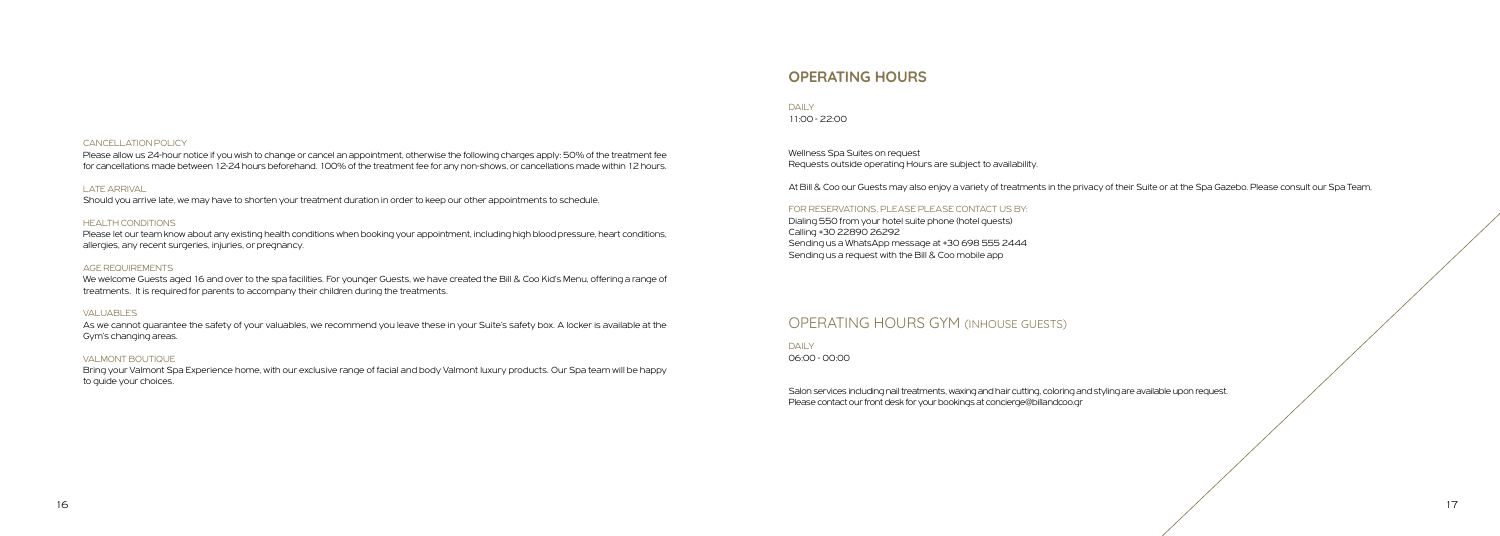